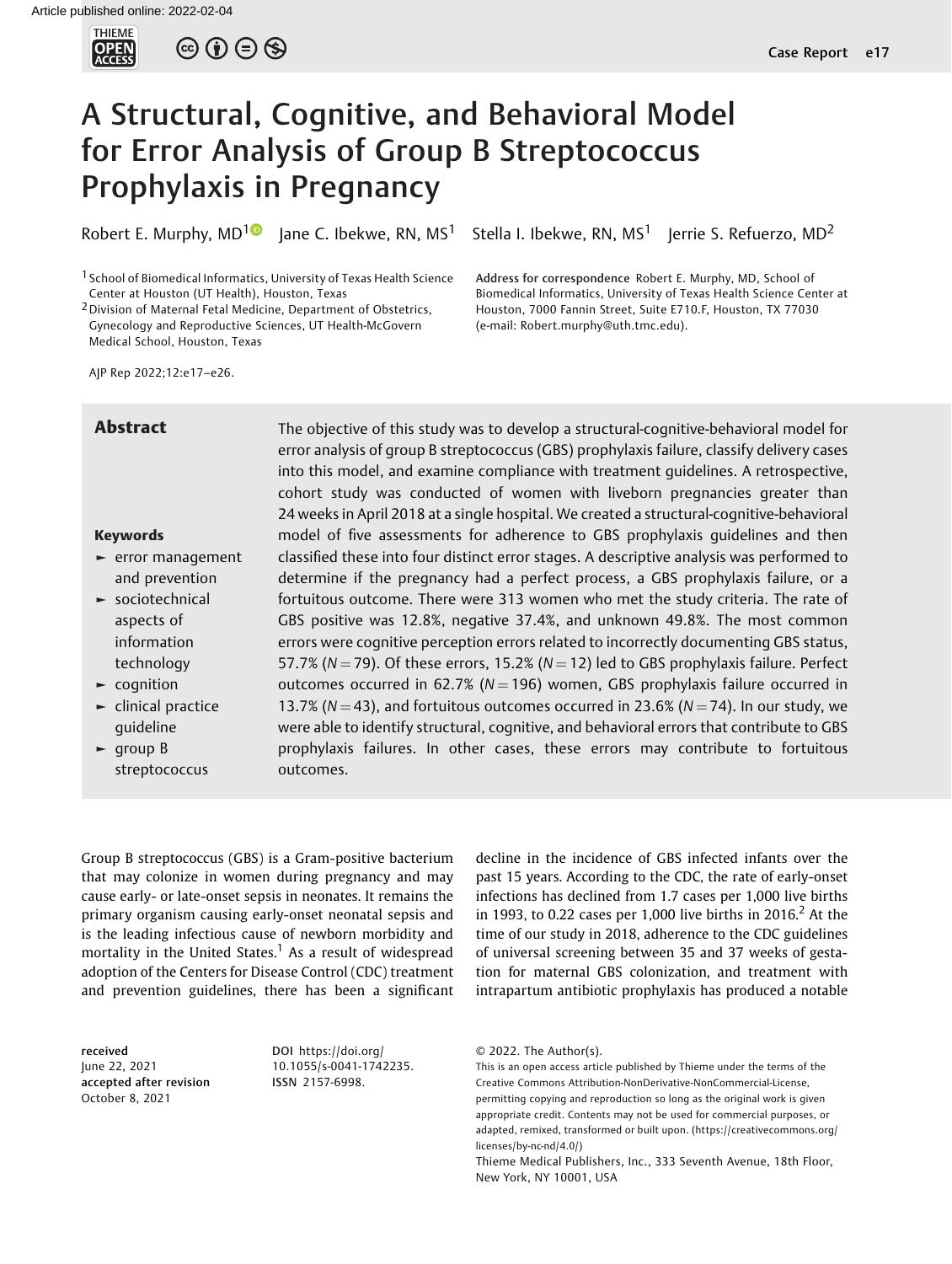decrease in the burden of early-onset GBS infections in newborns.<sup>1</sup> However, one of the largest epidemiologic studies on early-onset neonatal sepsis reported that only 76% of GBS colonized mothers received antibiotic prophylaxis. $3$  A GBS positive pregnant woman that receives GBS prophylaxis per CDC guidelines only has a 0.25 in 1,000 chance of delivering a GBS infected infant and a 5 in 1,000 chance if prophylaxis is not received per CDC guidelines.<sup>4</sup> Hence, untreated GBS positive pregnant women are 20 times more likely than treated pregnant women to transmit the GBS bacteria to their infants. In addition to the challenges of administering antibiotics to at-risk women to prevent early-onset neonatal sepsis, concerns have been raised that overtreatment may lead to antibiotic resistance, or an increase in late-onset neonatal infections.<sup>5,6</sup> While these studies identified several variables including individual clinician errors correlated to GBS prophylaxis compliance and noncompliance, there has not yet been a detailed analysis of the structural, cognitive, and behavioral factors that lead to noncompliance.

Compliance to guidelines can be evaluated into components that identify exact errors using a structural, cognitive, and behavioral analysis. Structural components influencing compliance include the role of interoperability and usability of electronic health records (EHRs). The final decision to order prophylactic antibiotics for GBS occurs in the hospital on the labor and delivery unit, but in many environments the screening for GBS has occurred in an outpatient clinic which may be using a different EHR. For many health systems, data availability becomes a major issue and a system contributor to possible compliance failure. Next, cognitive factors can be best understood by examining the work of researchers on situational awareness. Endsley, working initially in aviation environments, was the first to describe situational awareness as "a person's perception of the elements in the environment within a volume of time and space, the comprehension of their meaning, and the projection of their status in the near future."<sup>7</sup> In recent years, situational awareness analysis has been applied to the health care environment, including anesthesia, $8$  pediatrics, $9$  critical care, $8,10$  labor and delivery units,  $11$  and primary care settings.<sup>12</sup> As related to GBS prophylaxis, situational awareness involves the correct perception of a situation (the patient's GBS status), comprehension of the meaning of the situation (whether this status and other risk factors indicate the need for GBS prophylaxis), and, finally, a projection of the implications of the situation and what actions may be necessary (ordering the antibiotic to reduce risk of early-onset neonatal sepsis). Finally, behavioral components focus on the aspect of administering the correct antibiotics and correct dose on time. Poon et al reported in a pre-/poststudy of barcoded medication administration that timing errors occurred in 16.7% of all medications administered before barcoded medications were implemented and 12.2% after implementation.<sup>13</sup> Timing of antibiotics is particularly challenging in patients in active labor, who may have altered pharmacokinetic profiles due to pregnancy and labor may proceed with unanticipated urgency.

GBS prophylaxis compliance is a complex, multistep process that has structural, cognitive, and behavioral factors that inhibit guideline adherence. We hypothesized that lack of accessibility to previously obtained GBS laboratory results (i.e., data accessibility error) would be the most likely cause of GBS prophylaxis failure. Therefore, the objective of this study was to develop a structural, cognitive, and behavioral model for error analysis of GBS prophylaxis failure. We also sought to classify delivery cases into this model and examine compliance and failures with CDC treatment guidelines.

# Methods

A cross-sectional, cohort study was conducted at a single tertiary care institution during a 1-month period. We included pregnant women from departmental electronic birth logs who presented for delivery at gestational ages greater than 24 weeks. Women with stillbirths were excluded.

Our focus hospital was part of a larger health care system. All facilities in the system used the same EHR and data obtained at any site was visible to all other sites. In the outpatient ambulatory setting, patients may have obtained their prenatal testing from various outpatient laboratories, including the hospital system, in which case the results from the hospital outpatient laboratory were visible on labor and delivery. In some cases, other outpatient laboratory results could have been sent electronically to the ambulatory EHR, and some reports were sent by facsimile machine and/or scanned into the ambulatory EHR. The ambulatory EHR was available for remote viewing from the hospital labor and delivery unit. The institutions each participated in the regional health information exchange (HIE), and the HIE data are available to clinicians in both institutions; however, microbiology results are not transmitted within the HIE.

We conducted an extensive chart review of the EHR including both the outpatient clinic and inpatient hospital settings. Both settings used EHR systems with a dedicated maternity component, but each from a different vendor. We collected both structured and unstructured EHR data. Structured data included clinical information that could be extracted within standard department reports and laboratory results. Unstructured data included manual review of clinical documents, such as clinic notes, scanned documents, emergency department provider notes, admission history and physicals, progress notes, and selected nursing assessments.

We determined the pregnancy GBS status from (1) a rectal-vaginal culture for GBS within 5 weeks prior to delivery; (2) a positive urine culture of GBS with greater than 10,000 colony-forming units per milliliter during the pregnancy; or (3) nursing documentation of "Transcribed GBS Status" based on a patient showing a hard copy result (e.g., prenatal laboratory summaries) in their possession during labor and delivery triage. This patient-supplied information is not retained by the hospital, and could not be analyzed as a possible source of transcription error.

Antibiotic orders and medication administration events were reviewed for the correct antibiotic, correct dose, and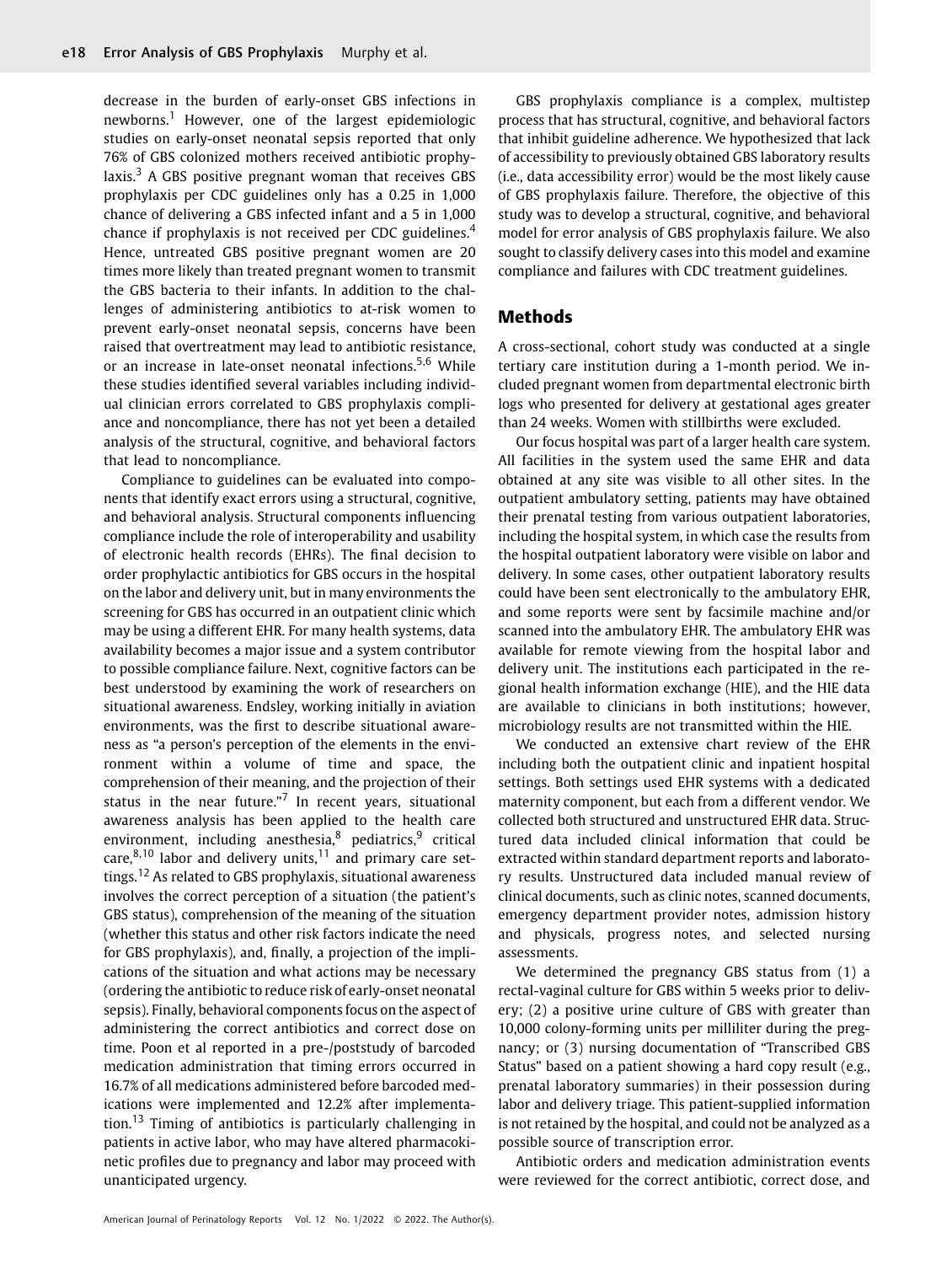correct frequency in compliance with the CDC guidelines. Medication administration timeliness was defined as administration within 1 hour before or after scheduled time according to hospital policy. Finally, maternal demographics and pregnancy outcomes were collected. Our structural-cognitive-behavioral model (►Fig. 1) includes five components for adherence to GBS prophylaxis guidelines: data existence, data accessibility, correct documentation, appropriate decision-making, and order followed (**Fable 1**). These five components are then classified into four distinct error stages: stage 1–data accessibility error, stage 2–perception error, stage 3–comprehension/decision error, or stage 4– behavioral error (►Table 2).

The structural component of the model included whether or not a GBS vaginal/rectal culture result and/or a positive urine culture of GBS during the current pregnancy were available in the respective EHRs ("data exists"). Next, we assessed whether these results were available within the hospital EHR ("data is accessible"). If data existed in the clinic EHR and was not visible in the hospital EHR, this was considered a stage 1 (data accessibility) error.

The cognitive component of the model focused on two aspects considered to be associated with situational awareness. First, the physician's perception of the results and comprehension of the significance of the patient's GBS status by ordering or not ordering antibiotics. We used documentation of GBS status in the admission and progress notes as a proxy for perception and assessed the accuracy and consistency of this documentation ("documented correctly"). While we acknowledge that cognitive perception may certainly occur in the absence of documentation, documentation is the only way in which we can confirm the clinician's recognition. A failure of correct documentation is therefore a stage 2 (perception) error. Second, the assessment of whether or not antibiotics were ordered correctly ("appropriate decision") was made in regard to the retrospective determination of the patient's GBS status and indication for GBS prophylaxis. We do split stage 3 (comprehension/decision) errors into subclass (1) omission, defined as GBS prophylaxis is indicated, but an antibiotic was not ordered; and (2) commission defined as GBS prophylaxis not indicated, but an antibiotic was ordered.

The behavior component of the model is whether the antibiotic orders were followed correctly ("orders followed") including the correct dose, correct frequency, and medication administration timeliness. A failure to correctly follow the order is considered a stage 4 (behavioral) error.

We completed a thorough analysis of each case to determine if the pregnancy had a perfect outcome, GBS prophylaxis failure, or a fortuitous outcome in terms of adherence to



Fig. 1 Structural, cognitive, and behavioral model for error analysis of intrapartum antibiotic prophylaxis (IAP) failure in group B streptococcus (GBS) prophylaxis guideline compliance.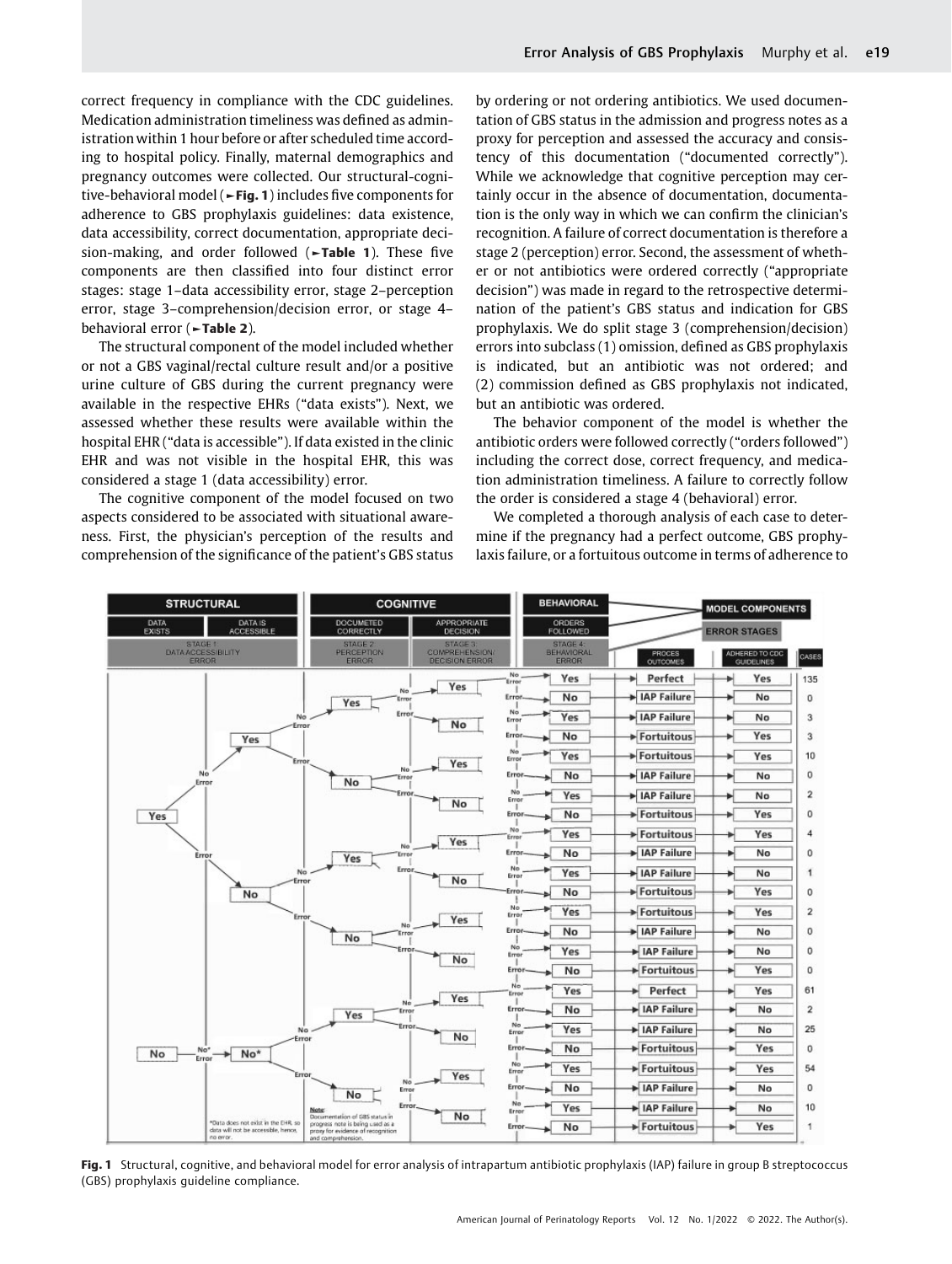Table 1 Structural, cognitive, and behavioral components defining the criteria of GBS prophylaxis adherence

|                       |                                                                          | Criteria                                                                                                                                                                                                                                                                                                                                                                                                                                                                                                      |
|-----------------------|--------------------------------------------------------------------------|---------------------------------------------------------------------------------------------------------------------------------------------------------------------------------------------------------------------------------------------------------------------------------------------------------------------------------------------------------------------------------------------------------------------------------------------------------------------------------------------------------------|
| Structural components | Did the data exist in<br>an EHR?                                         | Yes, if GBS vaginal/rectal screen, urine culture with GBS or transcribed GBS<br>result is present in clinic and/or hospital EHR prior to delivery date/time;<br>or if present GBS result is expired (i.e., $>$ 5 weeks old-it becomes invalid,<br>but data still exists)<br>No, if no results available                                                                                                                                                                                                       |
|                       | Was data accessible<br>in the hospital EHR?                              | Yes, if GBS vaginal/rectal screen, urine culture with GBS or transcribed GBS<br>result is present in the hospital EHR prior to delivery date/time; or if<br>present GBS result is expired (i.e., > 5 weeks old-it becomes invalid, but<br>data are still accessible)<br>No, if data did not exist, or data existed in clinic EHR, but not visible in<br>hospital EHR                                                                                                                                          |
| Cognitive components  | Was pregnancy GBS<br>status documented<br>correctly?                     | Yes, if pregnancy GBS status is accurately and consistently documented by<br>physician in hospital EHR note<br>No, if pregnancy GBS status is inaccurately documented by physician in<br>hospital EHR note                                                                                                                                                                                                                                                                                                    |
|                       | Was the decision to<br>order or not order<br>antibiotics<br>appropriate? | Yes, if patient meets CDC criteria to treat (antibiotics indicated), and<br>antibiotics were ordered by physician; or if patient does not meet CDC<br>criteria to treat (antibiotics not indicated), and antibiotics were not<br>ordered by physician<br>No, if patient meets CDC criteria to treat (antibiotics indicated), and<br>antibiotics were not ordered by physician; or if patient does not meet CDC<br>criteria to treat (antibiotics not indicated), and antibiotics were ordered by<br>physician |
| Behavioral component  | Was the order fol-<br>lowed by the nurse?                                | Yes, if antibiotics were ordered by physician and the correct dose was<br>administered by nurse on time; or if antibiotics were not ordered by<br>physician and not administered by nurse<br>No, if antibiotics were ordered by physician and the correct dose was not<br>administered on time by nurse, or correct dose was administered late (><br>1 hour); or if antibiotics were not ordered by physician, but still admin-<br>istered by nurse                                                           |

Abbreviations: CDC, Centers for Disease Control; EHR, electronic health record; GBS, group B streptococcus.

the care processes described in the CDC guidelines. A perfect outcome was defined as no error present and the correct outcome achieved. GBS prophylaxis failure was defined as at least one error present and correct outcome not achieved. A fortuitous outcome was defined as one or more errors present, but the correct outcome was still achieved.

# Results

There were 324 women who delivered during the month of April 2018. There were 11 women excluded from our analysis due to: 1 had no delivery type entered in the electronic birth log, 2 vaginal deliveries had no recorded gestational age, and

Table 2 Structural, cognitive, and behavioral stages of errors in GBS prophylaxis adherence

| Stage 1-Data accessibility error                                                                                                                                                                                                                                                              |  |  |  |
|-----------------------------------------------------------------------------------------------------------------------------------------------------------------------------------------------------------------------------------------------------------------------------------------------|--|--|--|
| Data exists in an EHR (clinic and/or hospital), but is not accessible by physician in the EHR used in the hospital's labor<br>and delivery unit                                                                                                                                               |  |  |  |
| Stage 2-Perception error                                                                                                                                                                                                                                                                      |  |  |  |
| Physician failed to accurately and consistently document the correct pregnancy GBS status in progress notes.<br>Documentation of pregnancy GBS status in progress notes is being used as a proxy for evidence of perception                                                                   |  |  |  |
| Stage 3-Comprehension/Decision error                                                                                                                                                                                                                                                          |  |  |  |
| a. IAP is indicated, but physician failed to order appropriate antibiotics (omission error)<br>b. IAP is not indicated, but physician ordered appropriate antibiotics (commission error)                                                                                                      |  |  |  |
| Stage 4-Behavioral error                                                                                                                                                                                                                                                                      |  |  |  |
| a. Physician ordered antibiotics, but antibiotics were not administered by nurse (no treatment)<br>b. Physician ordered antibiotics, but loading dose of antibiotics were not administrated (dosage undertreatment),<br>or antibiotics were not administrated on time (timing undertreatment) |  |  |  |

Abbreviations: EHR, electronic health record; GBS, group B streptococcus; IAP, intrapartum antibiotic prophylaxis.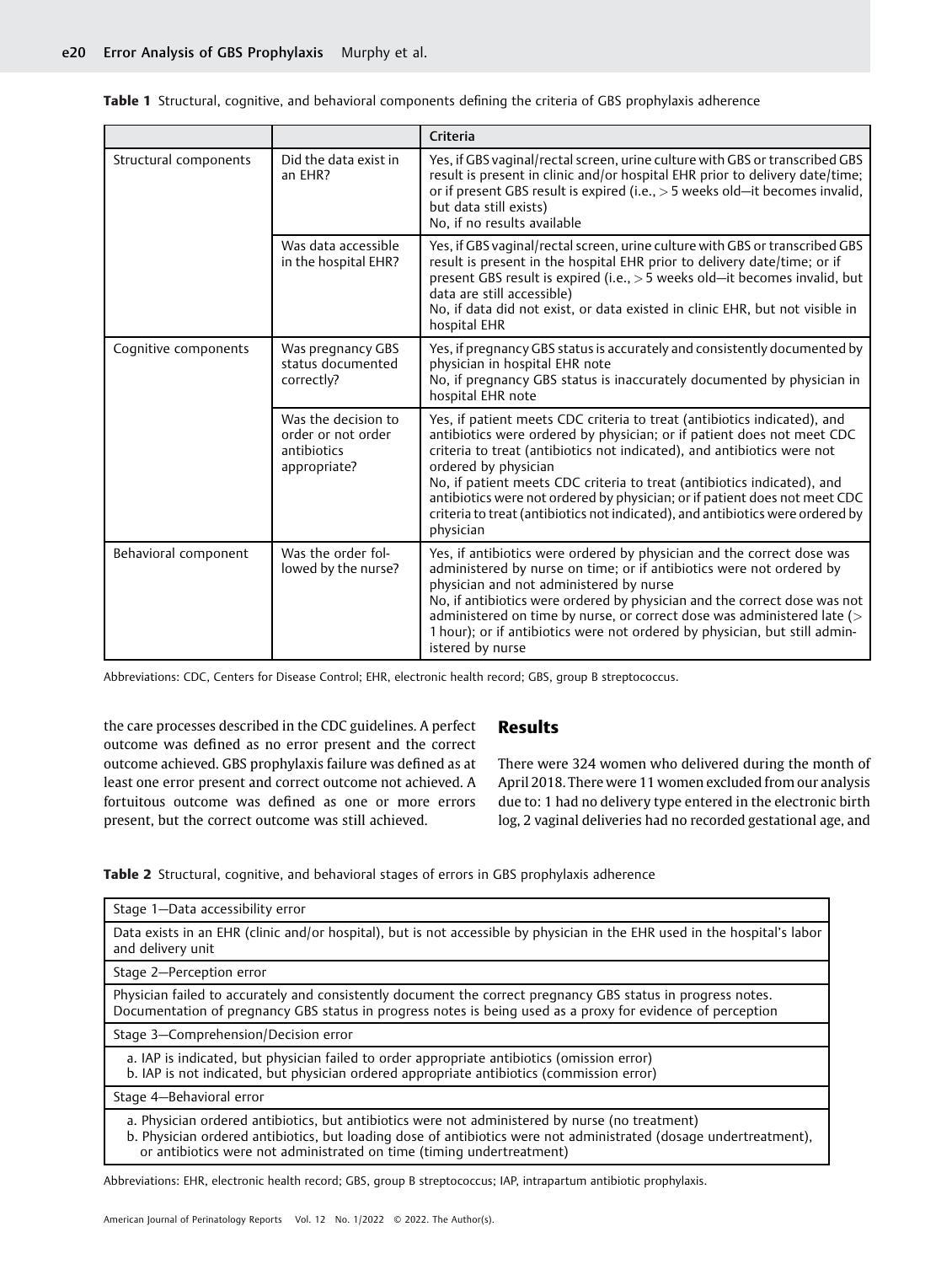8 cesarean deliveries had no recorded status of amniotic membrane rupture. The remaining 313 women were included in our cohort for analysis. Our maternal population included 33.9%  $(N = 106)$  African American, 89.1%  $(N = 279)$  maternal age between 19 and 39 years old, 30.7%  $(N = 96)$  were nulliparous, and cesarean section rate was 43.1% ( $N = 135$ ) and 26.5% ( $N = 83$ ), delivered less than 37 weeks' gestation as shown in **-Table 3**. Overall, positive GBS status was identified in 12.8% ( $N = 40$ ) of all patients, and 25.5% of patients tested, and negative in 37.4% ( $N = 117$ ), 74.5% of patients tested. Unknown GBS status was identified in 49.8% ( $N = 156$ ).

►Fig. 2 illustrates the assessment of cases regarding the structural, cognitive, or behavioral components of adherence to GBS prophylaxis guidelines. Structurally,  $51.1\%$  ( $N = 160$ )

| Characteristics                   |                                    |            |  |  |
|-----------------------------------|------------------------------------|------------|--|--|
| Maternal age (Y) <sup>a</sup>     | $15 - 19$                          | 25(8)      |  |  |
|                                   | $20 - 24$                          | 64 (20.4)  |  |  |
|                                   | $25 - 29$                          | 82 (26.2)  |  |  |
|                                   | $30 - 34$                          | 88 (28.1)  |  |  |
|                                   | $35 - 39$                          | 45 (14.4)  |  |  |
|                                   | >40                                | 9(2.9)     |  |  |
| Maternal race <sup>a</sup>        | White (Caucasian)                  | 63 (20.1)  |  |  |
|                                   | <b>Black</b><br>(African American) | 106 (33.9) |  |  |
|                                   | Asian                              | 14 (4.5)   |  |  |
|                                   | Native American                    | 2(0.6)     |  |  |
|                                   | Other                              | 122 (39)   |  |  |
|                                   | Unknown                            | 6(1.9)     |  |  |
| Parity <sup>a</sup>               | None                               | 0(0)       |  |  |
|                                   | 1                                  | 96 (30.7)  |  |  |
|                                   | > 2                                | 217 (69.3) |  |  |
| Previous live birth <sup>a</sup>  | None                               | 17(5.4)    |  |  |
|                                   | 1                                  | 109 (34.8) |  |  |
|                                   | > 2                                | 181 (57.8) |  |  |
|                                   | Unknown                            | 6(1.9)     |  |  |
| Delivery type <sup>a</sup>        | Vaginal                            | 178 (56.9) |  |  |
|                                   | Cesarean                           | 135 (43.1) |  |  |
| Term, preterm status <sup>a</sup> | Preterm <sup>b</sup>               | 83 (26.5)  |  |  |
|                                   | Term <sup>c</sup>                  | 225 (71.9) |  |  |
|                                   | Unknown                            | 5(1.6)     |  |  |
| <b>GBS</b> status                 | Positive                           | 40 (12.8)  |  |  |
|                                   | Negative                           | 117 (37.4) |  |  |
|                                   | Unknown                            | 156 (48.8) |  |  |

Table 3 Maternal demographics and characteristics

Abbreviation: GBS, group B streptococcus.

<sup>a</sup>n (%). Percentages are calculated based on total maternal patients analyzed (313).

b Indicates delivery at < 37 weeks' gestation.

 $\Omega$ Indicates delivery at  $\geq$  37 weeks' gestation.

had a GBS result that existed in either the clinic or hospital EHR. However, 7 women (2.2%) did not have these results in the hospital EHR due to the laboratories existing in an external laboratory system that did not interface with the hospital's EHR ( $\blacktriangleright$ Fig. 3). Therefore, only 48.9% ( $N = 153$ ) had their GBS result accessible at the time of delivery.

Cognitively, 74.8% of women  $(N = 234)$  had their GBS status documented correctly and consistently in the physicians' notes within the hospital EHR ( $\blacktriangleright$ Fig. 2). Although 85.6% of women ( $N = 268$ ) had appropriate decision making, 14.4% ( $N = 45$ ) did not. Of these 45 cases, 33.3% ( $N = 15$ ) were errors by omission in which the physician did not order antibiotics when indicated, and 66.7% ( $N = 30$ ) were errors by commission in which antibiotics were ordered when not indicated (►Fig. 3).

Behaviorally,  $98.1\%$  (N = 307) orders were followed correctly. There were six cases of behavioral errors in which the antibiotics were not given correctly. In one case, the correct loading dosage was not administered and in five cases at least one of the doses for the patient was administered late.

In total, 137 errors were found in 120 cases from a combination of structural, cognitive, or behavioral components of adherence; therefore, errors occurred in 38.3% of the 313 patients. In 17 cases (12.4%), there was more than one error.

►Figs. 3 and 4 cover the frequency of structural, cognitive, and behavioral errors and their frequency in leading to GBS failure, respectively. Stage 1 (data accessibility) errors occurred in 2.2% ( $N = 7$ ) of patients and only 1 (14.2%) of these contributed to a GBS prophylaxis failure. Overall, perception errors (stage 2) related to correctly and consistently documenting GBS status was the most common error in all patients, accounting for 57.7% ( $N = 79$ ) of total errors. Of these 79 perception errors, 15.2% ( $N = 12$ ) resulted in GBS prophylaxis failure. Comprehension and decision errors (stage 3) accounted for 32.8% ( $N = 45/137$ ) of total errors, and 91.1%  $(N = 41)$  resulted in GBS prophylaxis failures. Behavioral errors (stage 4) were found in 1.9% ( $N = 6$ ) of total errors and of these 33.3% ( $N = 2$ ) contributed to GBS prophylaxis failure. Overall with 137 total errors,  $40.9\%$  ( $N = 56$ ) of these were associated with GBS prophylaxis failure.

Thirteen patients had perception errors (incorrect documentation) that were coupled with a comprehension/decision error. Eight of these cases were documented as positive GBS status and five were documented as negative GBS status; however, with no data available, these were ruled as unknown status. Twelve of the 13 cases had antibiotics when not indicated. The remaining case was the only omission error. The patient was documented as negative GBS status but had an intrapartum temperature greater than 100.4°F and should have received prophylaxis.

In our study, perfect outcomes occurred in 62.7%  $(N = 196)$  women, GBS prophylaxis failure occurred in 13.7% ( $N = 43$ ), and fortuitous outcomes in 23.6% ( $N = 74$ ) as shown in ►Fig. 5. GBS prophylaxis failure is the most concerning. Of the GBS prophylaxis failures, 5.4% ( $N = 17$ ) of cases did not receive antibiotics when indicated. Cognitive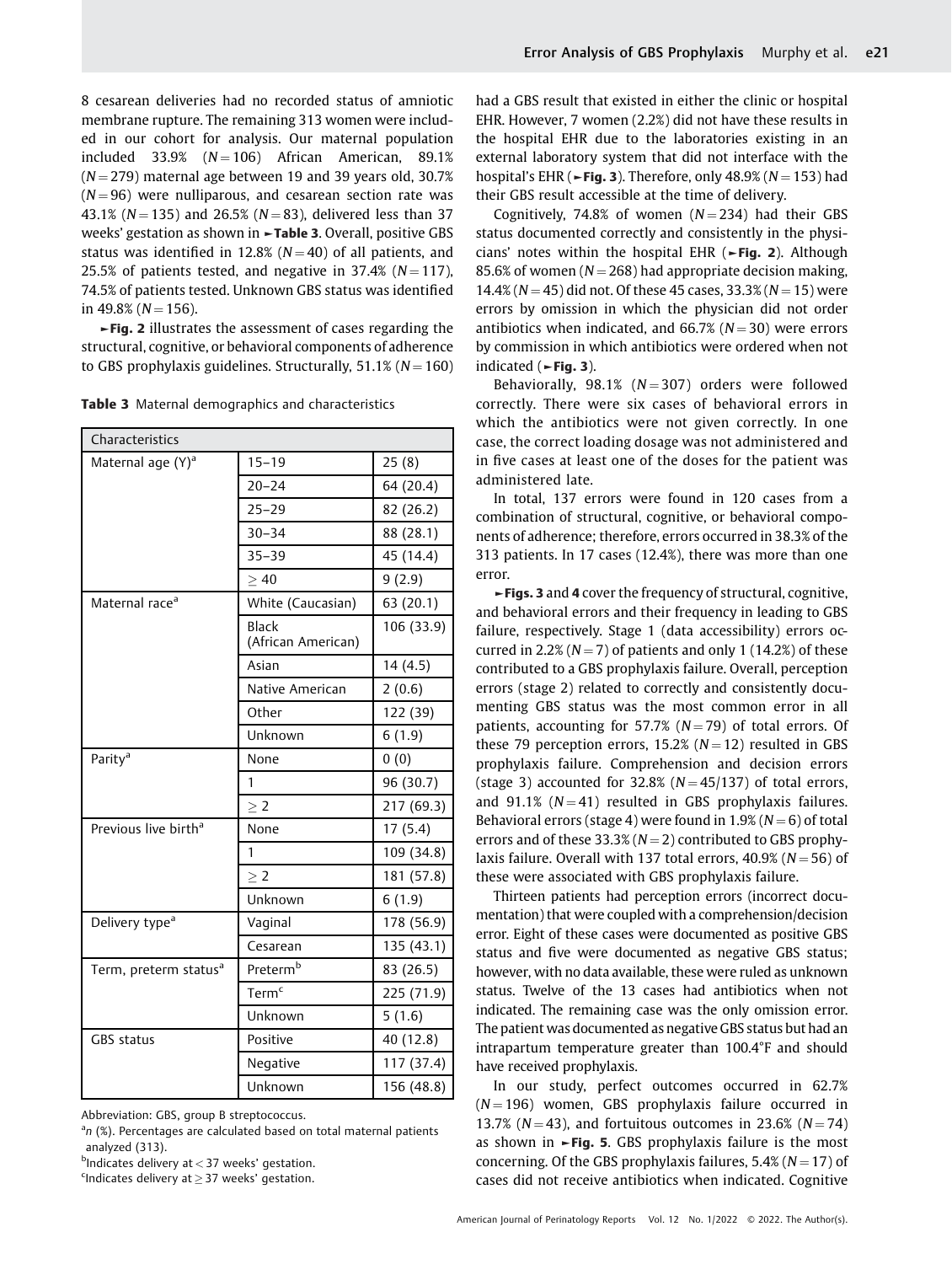

Fig. 2 Frequency of structural, cognitive, and behavioral components met for analysis of adherence to group B streptococcus (GBS) prophylaxis guidelines.

errors in comprehension and decision making occurred in 15 of the 17 cases (88.2%), while behavioral errors accounted for the remaining 2 cases (11.8%). Most of these cases (82.2%;  $N = 37/45$ ) involved an unknown GBS status and additional risk factors present. One of these cases involved a patient who had a negative GBS rectal-vaginal screen greater than 5 weeks prior to delivery. The patient therefore reverted to "unknown" status and she had a fever prior to delivery, which qualifies it as a GBS prophylaxis failure. Finally, 8.3% ( $N = 26$ ) of GBS prophylaxis failures were due to overtreatment and given antibiotics when not indicated.

Fortuitous outcomes are unique cases and occurred in 74 women. Despite an identified error, the majority of women 93.2% ( $N = 69$ ) resulted in no antibiotics given when not indicated. There were five cases in which antibiotics were ordered and administered when indicated despite an error, all of them due to documentation. One



Fig. 3 Frequency of structural, cognitive, and behavioral errors for analysis of adherence to group B streptococcus (GBS) prophylaxis guidelines.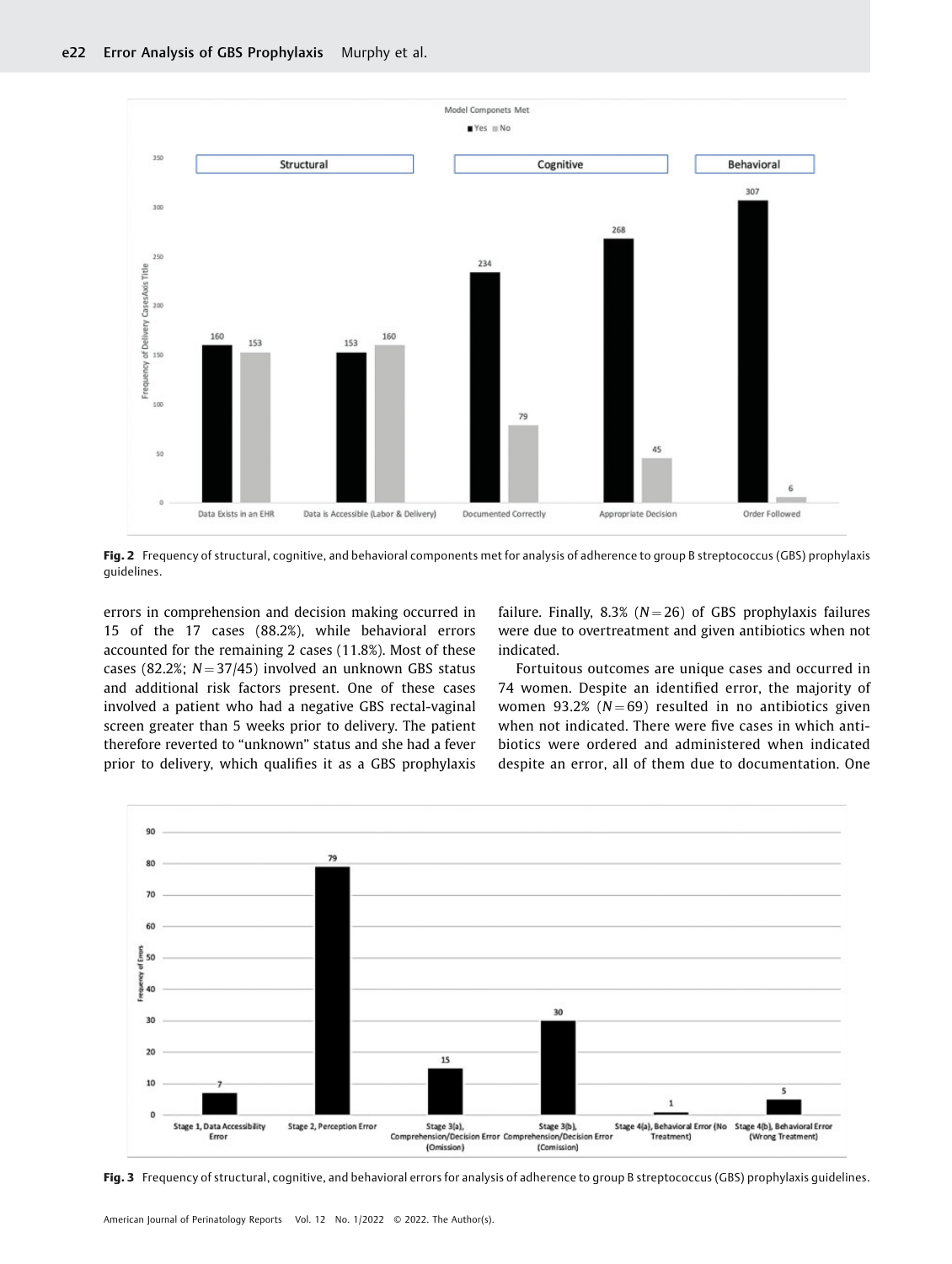

Fig. 4 Frequency of structural, cognitive, and behavioral errors that are associated with group B streptococcus (GBS) prophylaxis failures.

case occurred in a woman with GBS positive result who was documented to be unknown. Three cases who were in reality unknown status but were documented as positive GBS status with no supporting laboratory results or evidence. However, GBS prophylaxis became indicated due to preterm gestational age. The fifth fortuitous case occurred in a woman who had a positive urine culture at an external clinic 21 weeks prior to delivery. This result was in a scanned document in the ambulatory clinic EHR and not visible in the hospital EHR. The nurse transcribed GBS status as unknown, yet the physician did correctly document the positive status and treated



Fig. 5 Frequency of outcomes related to intrapartum antibiotic prophylaxis (IAP) indication. A "perfect" outcome is compliance with the Centers for Disease Control (CDC) group B streptococcus (GBS) prophylaxis guidelines without error. A "fortuitous" outcome is compliance with the guidelines, yet one or more errors were present. IAP failure occurs with failure to comply with guidelines with one or more errors present.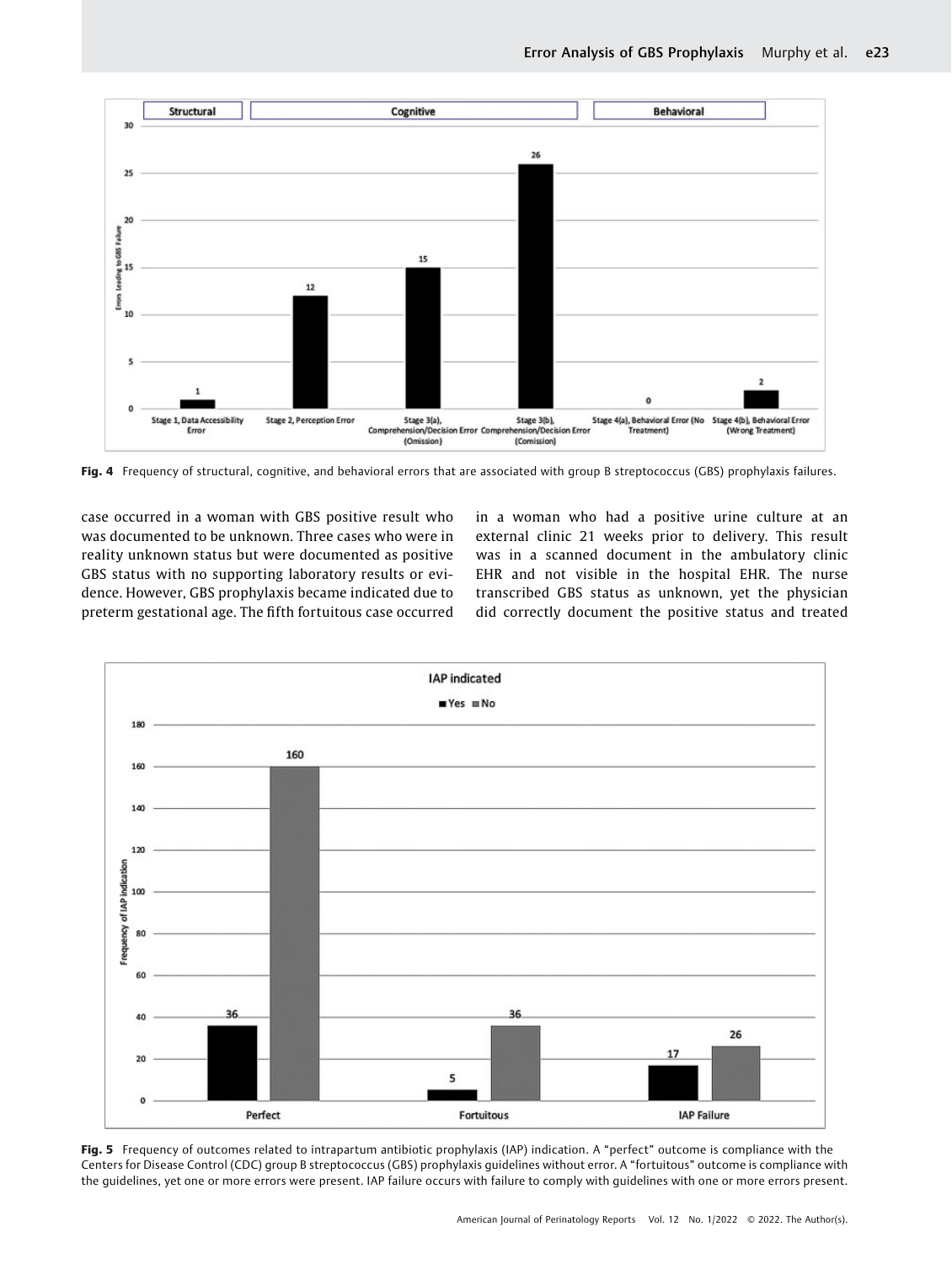the patient appropriately. It is not known whether the physician logged into the ambulatory EHR, or if the patient verbally informed the physician of the result. However, this is still a structural, data accessibility error, yet a fortuitous outcome.

# Discussion

Prophylaxis for GBS is a complex process. We were able to identify structural, cognitive, and behavioral errors that may contribute to failures in many cases, but in other cases, these errors may create fortuitous outcomes. Although we had hypothesized that structural components such as data accessibility to GBS results would lead to the most prophylactic failures, this was not found. In our study, GBS results were accessible within the hospital in approximately half the cases but contributed to less than 2% of GBS prophylactic failures. In contrast, comprehension and decision-making cognitive errors occurred in 45 cases (14.2%) and led to over 90% of GBS prophylactic failures. Finally, there was only a 2% rate of behavioral errors that contributed to two cases of GBS prophylaxis failure due to antibiotic undertreatment.

While the incidence of early-onset neonatal sepsis has declined since the introduction of prevention guidelines by the CDC in 2010, several studies have shown that we have not yet approached complete screening or prophylaxis for all appropriate patients. $3,7,8$  Our study had a lower incidence of a perfect process of 62.6% compared with 76% previously reported.<sup>3</sup> Bianco et al recently published a retrospective study characterizing the appropriateness of GBS prophylaxis in four hospitals in Italy.<sup>14</sup> They reported 91.1% of GBS prophylaxis administration in patients for whom prophylaxis was indicated, but also noted that only 36.3% of pregnant women had what they called "totally appropriate" prophylaxis, in regards to correct drug choice, route of administration, dosage regimen, and timing. Verani et al evaluated cases of early-onset GBS disease and determined that these cases had implementation errors in 57.9%.<sup>15</sup>

GBS prophylactic failures with overtreatment increases concern for antibiotic resistance and development of lateonset neonatal sepsis. An epidemiologic study of GBS isolates between 1999 and 2005 showed 32% resistant to clindamycin and 15% resistant to erythromycin. $5$  In a small study from Utah, Glasgow et al reported an association of intrapartum antibiotic administration to an increased risk of late-onset (7–90 days) serious bacterial illness in neonates.<sup>6</sup>

Our study does have limitations. We clearly had a high rate of patients with unknown GBS status, including preterm deliveries who would not have had GBS screening. We did not assess specific aspects related to GBS screening in this error analysis, as our focus was the labor and delivery unit itself. GBS screening is clearly an important component of overall GBS prevention, but this is a separate multifactorial process that requires its own analysis (e.g., patient scheduling, patient appointment compliance). Also, due to the complexity of individual patient care environments, our results may not be generalizable to other institutions; for instance, organizations which have a single EHR for the inpatient and outpatient settings, or on the other extreme, hospitals that have a higher proportion of mothers without prenatal care. Other limitations of our study are a small sample size, lack of access to all clinical results (e.g., free standing emergency departments or urgent care clinics), and our use of documentation to infer physician perception of available clinical data. Finally, for several of the cases we categorized as a comprehension/decision error, we must also acknowledge that EHR usability may be a contributing factor that we were unable to establish based on available data. During the period of analysis, we discovered that the default reference range for the microbiology results was set for 2 weeks. While physicians could individually alter this display range, our experience leads us to believe that many users accept the default and do not change it. The implication here could be significant in that 195 of 232 (84.1%) GBS screens or urine culture results were resulted greater than 2 weeks prior to delivery. As a result of our analysis, the institution has changed the default display range for microbiology results to 9 months.

At our institution, this study was conceived after an analysis of a single neonatal sepsis case. In this case, the mother had a positive urine culture for GBS which was not available to the treating physician in the labor and delivery suite. The urine was obtained at an external laboratory, recorded in the clinic notes, but not visible in the hospital EHR. Based on this, our initial hypothesis was that the primary source of GBS prophylaxis failure was the lack of interoperability with laboratory results between the institutions.

Adherence to GBS prophylaxis guidelines is not as simple as checking a GBS status and treating when indicated. We created our structural-cognitive-behavioral model based on five key components and an error in one (or more) of these steps can lead to four potential sources of failure. Our most frequent error was a stage 2 (perception) error with incorrectly documenting the patient's GBS status in 79 (25.2%) cases. We acknowledge that perception is not exclusively captured with documentation; however, it is the only permanent indicator of the physician recognizing GBS status and communicating this perception to the medical record and to other clinicians on the care team. Physician may be aware of a patient's GBS without documenting it or use temporary documentation to record this status. While electronic tracking boards of key information are becoming more common, many labor and delivery units may still use whiteboards to indicate patient status. We maintain that a failure to accurately and consistently document a patient's GBS status in the medical record is an error. Stage 3 (comprehension/decision) errors are the most common error type leading to GBS prophylaxis failure. The majority of these cases occurred when the GBS status was unknown. Stage 4 (behavioral) errors are not common and include late administrations.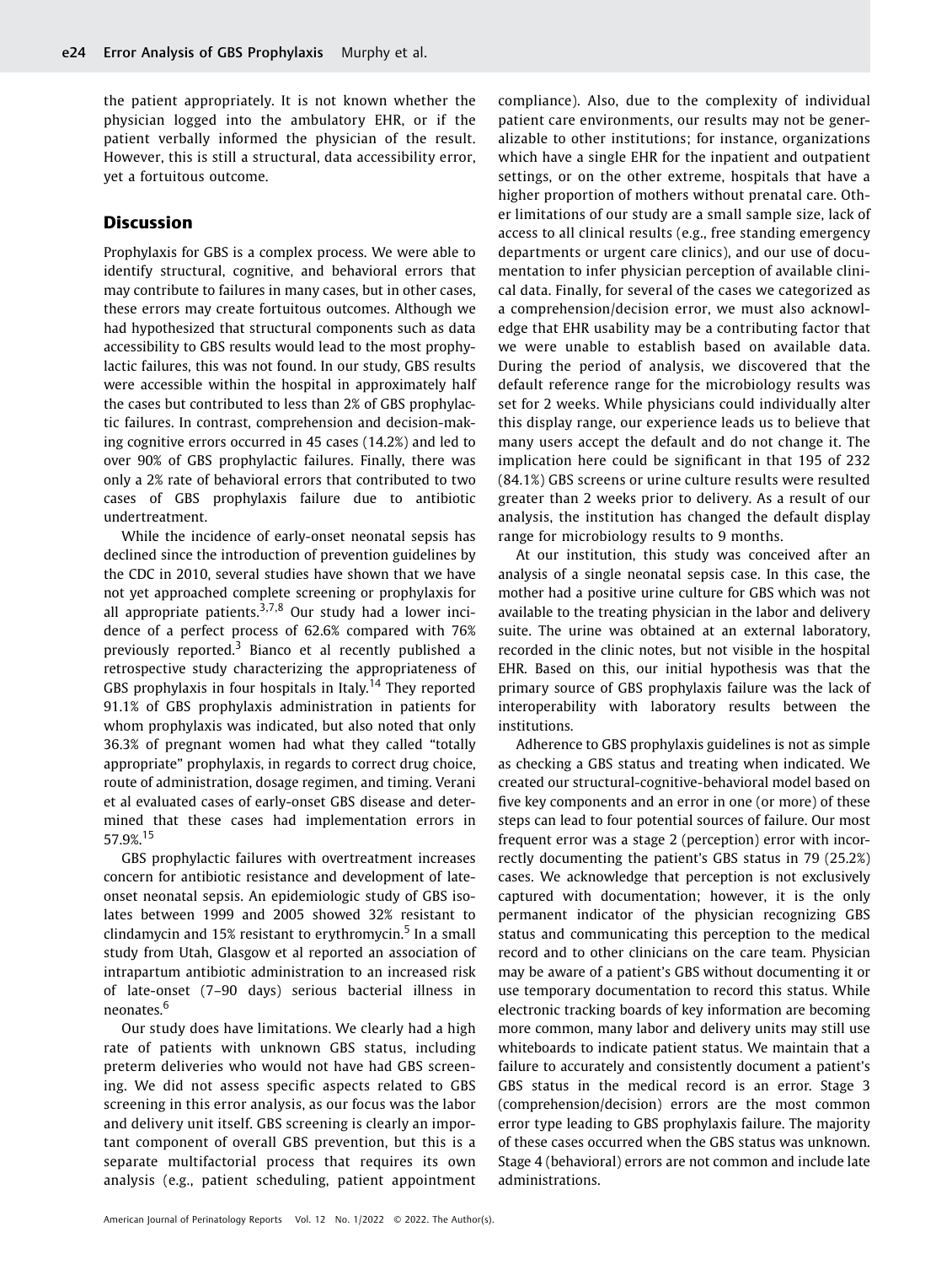While data accessibility errors were not the primary error type we uncovered, we did have seven cases in which data existed but was not available to the treating physician. We believe this structural error could be addressed by adopting a national electronic standard for reporting microbiology results as exists for all other clinical laboratory results.

approach these cases.

Unknown GBS status with risk factors was the most common status associated with GBS prophylaxis failure. These cases represent the most challenging component of situational awareness, as the risk factor status is often dynamic in a time-sensitive, task-saturated clinical environment. Identification of structural, cognitive, and behavioral errors contributing to nonadherence to national guidelines is a novel concept. This angle into the complex world of clinical care can provide opportunities to emphasize importance of documentation, use of risk-based antibiotic guidelines, and to promote teamwork among health care providers. In the field of perinatal medicine located on a fast-paced, high turnover hospital unit such as labor and delivery, where access to prenatal laboratories and executing treatment when indicated is vital to the health and safety of both mother and infant, delving into the structural-cognitive-behavioral model outlined in this study may provide solutions to many unanswered clinical questions.

Finally, in July 2019, the American College of Obstetricians and Gynecologists provided updates to the 2010 CDC guidelines of GBS prophylaxis.<sup>16</sup> The most notable change was narrowing the timing of GBS screening. This could have a downstream effect on adherence to GBS prophylaxis. Even small changes in clinical guidelines can be disruptive and we anticipate that more failures may occur with this new update. For instance, narrowing the window for GBS screening could lead to more patients classified as "unknown" status, which was the biggest source of error in our study. Perhaps applying this structural, cognitive, and behavioral model could bring to light the implementation of guidelines into clinical care.

#### Clinical Relevance Statement

We created a model to analyze the structural, cognitive, and behavioral components as detected from electronic health records in the process of group B prophylaxis in pregnant patients.While errors in data availability or documentation were common, comprehension/decision-making errors were most correlated to GBS prophylaxis. Improved techniques for error detection and mitigation will need to be developed.

#### Protection of Human and Animal Subjects

This study was performed in compliance with the World Medical Association Declaration of Helsinki on Ethical Principles for Medical Research and approved by the University of Texas Health Science Center at Houston Institutional Review Board: Committee for the Protection of Human Subjects (HSC-17–0617).

Source of Financial Support Departmental at UT Health.

### Conflict of Interest

The authors report no conflict of interest.

## Acknowledgments

The authors would like to thank Dr. Alex Nguyen for his early work on data collection methods during a student rotation; Dr. Amy Franklin for her guidance on situational awareness and cognitive decision-making; Tina Harbert for assistance in data collection, EHR usability, and data process analysis; Dr. John Riggs for clinical perspectives and EHR usability; and Dr. Dean Sittig, Dr. Susan Wootton, Dr. Barbara Stoll, and Dr. Carol Baker for research insights and feedback on our manuscript.

#### References

- 1 Verani JR, McGee L, Schrag SJDivision of Bacterial Diseases, National Center for Immunization and Respiratory Diseases, Centers for Disease Control and Prevention (CDC) Prevention of perinatal group B streptococcal disease–revised guidelines from CDC, 2010.MMWR Recomm Rep 2010;59(RR-10, No. RR-10):1–36
- 2 Group B strep (GBS) Clinical Overview. Centers for Disease Control and Prevention website. Accessed December 2, 2018 at: [http://www.cdc.gov/groupbstrep/clinicians/clinical-overview.](http://www.cdc.gov/groupbstrep/clinicians/clinical-overview.html) [html](http://www.cdc.gov/groupbstrep/clinicians/clinical-overview.html)
- 3 Stoll BJ, Hansen NI, Sánchez PJ, et al; Eunice Kennedy Shriver National Institute of Child Health and Human Development Neonatal Research Network. Early onset neonatal sepsis: the burden of group B Streptococcal and E. coli disease continues. Pediatrics 2011;127(05):817–826
- 4 Group B strep (GBS) Fast Facts. Centers for Disease Control and Prevention website. Accessed December 2, 2018 at: [http://www.](http://www.cdc.gov/groupbstrep/about/fast-facts.html) [cdc.gov/groupbstrep/about/fast-facts.html](http://www.cdc.gov/groupbstrep/about/fast-facts.html)
- 5 Phares CR, Lynfield R, Farley MM, et al; Active Bacterial Core surveillance/Emerging Infections Program Network. Epidemiology of invasive group B streptococcal disease in the United States, 1999-2005. JAMA 2008;299(17):2056–2065
- 6 Glasgow TS, Young PC, Wallin J, et al. Association of intrapartum antibiotic exposure and late-onset serious bacterial infections in infants. Pediatrics 2005;116(03):696–702
- 7 Endsley MR. Design and evaluation for situation awareness enhancement. Proc Hum Factors Soc Annu Meet 1988;32(02): 97–101
- 8 Schulz CM, Krautheim V, Hackemann A, Kreuzer M, Kochs EF, Wagner KJ. Situation awareness errors in anesthesia and critical care in 200 cases of a critical incident reporting system. BMC Anesthesiol 2016;16:4
- 9 Brady PW, Muething S, Kotagal U, et al. Improving situation awareness to reduce unrecognized clinical deterioration and serious safety events. Pediatrics 2013;131(01):e298–e308
- 10 Rodriguez AC, Lee DA Jr, Makic MBF. Situational awareness in critical care: an aviation approach to reduce error. J Perianesth Nurs 2017;32(06):650–652
- 11 Edozien LC. Situational awareness and its application in the delivery suite. Obstet Gynecol 2015;125(01):65–69